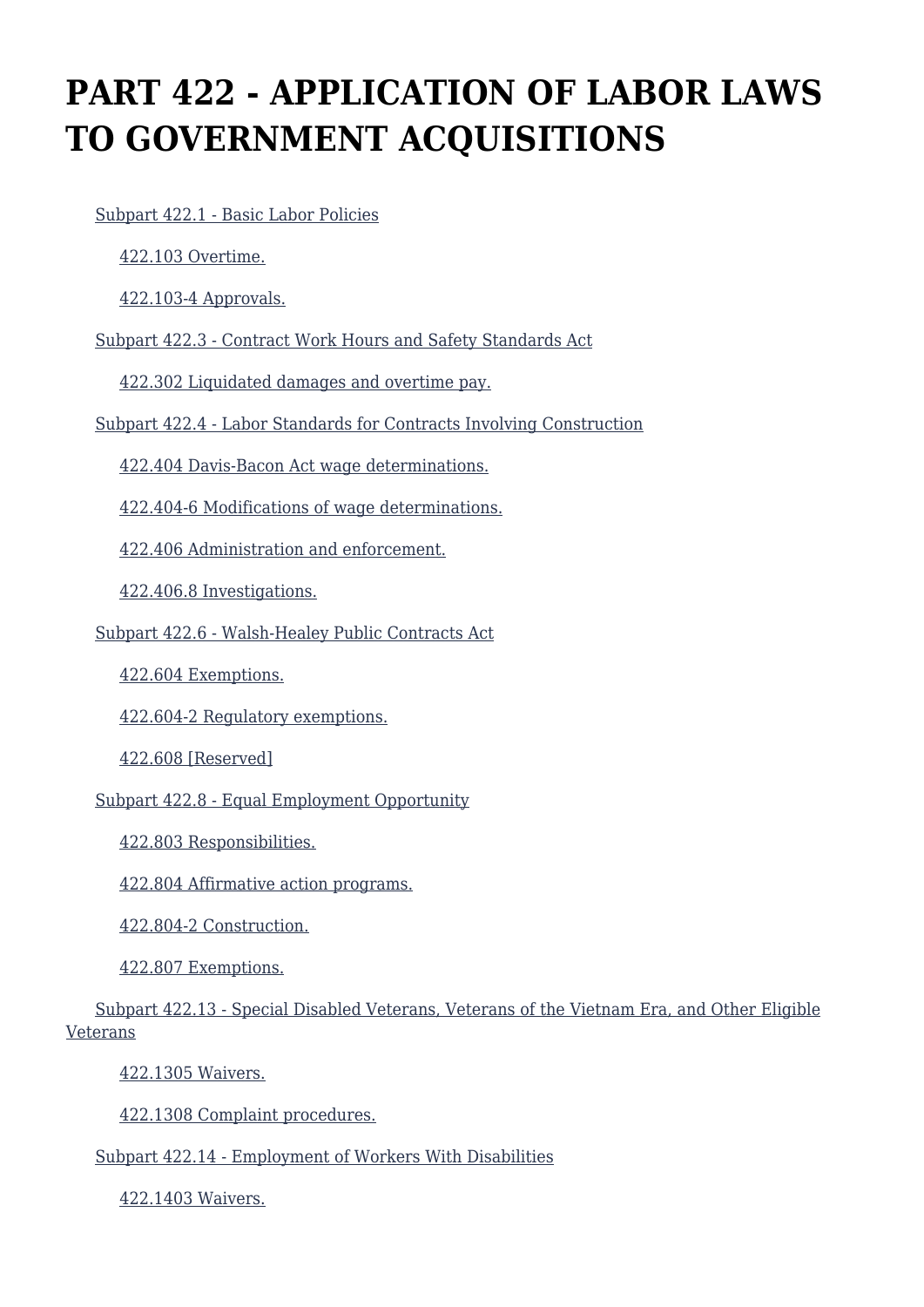# **Subpart 422.1 - Basic Labor Policies**

### **422.103 Overtime.**

# **422.103-4 Approvals.**

Requests for the use of overtime shall be approved by an acquisition official at a level above the contracting officer in accordance with the procedures in FAR 22.103-4 (a) and (b).

# **Subpart 422.3 - Contract Work Hours and Safety Standards Act**

# **422.302 Liquidated damages and overtime pay.**

Heads of contracting activities (HCA's) are authorized to review determinations of liquidated damages due under section 104(c) of the Contract Work Hours and Safety Standards Act, and to take remedial action, if appropriate, in accordance with FAR 22.302(c). Contractors or subcontractors may request review of administrative determinations of liquidated damages by written notice to the contracting officer. The contracting officer shall promptly forward appeals of liquidated damages determinations to the HCA.

# **Subpart 422.4 - Labor Standards for Contracts Involving Construction**

### **422.404 Davis-Bacon Act wage determinations.**

### **422.404-6 Modifications of wage determinations.**

HCA's are authorized to request extension of the 90 day period for award after bid opening as provided in FAR 22.404-6(b)(6).

### **422.406 Administration and enforcement.**

### **422.406.8 Investigations.**

Reports of violations shall be forwarded to the HCA, who shall process such reports in accordance with FAR 22.406-8(d).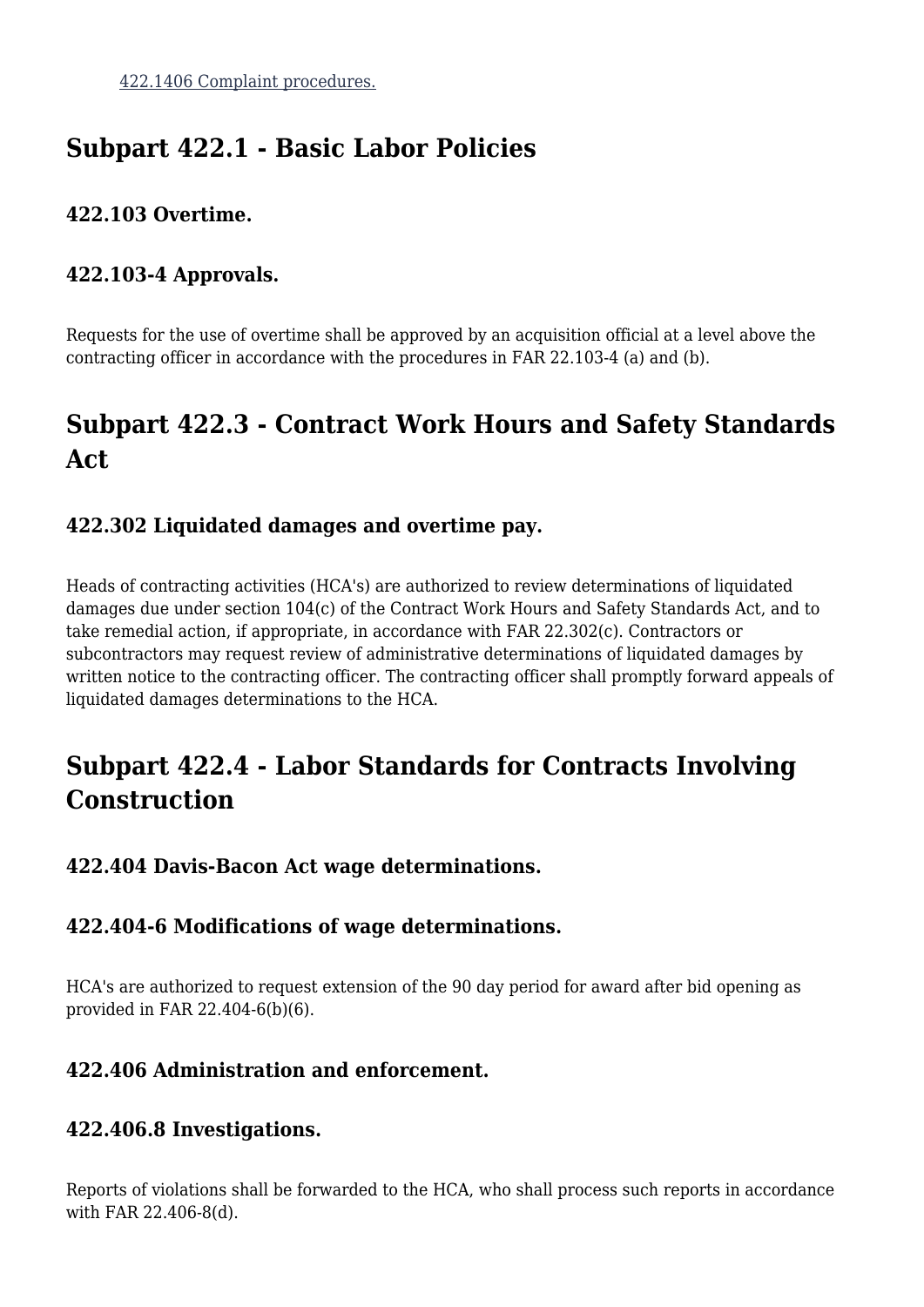# **Subpart 422.6 - Walsh-Healey Public Contracts Act**

#### **422.604 Exemptions.**

#### **422.604-2 Regulatory exemptions.**

The Assistant Secretary for Administration can request the Secretary of Labor to exempt contracts from the Walsh-Healey Public Contracts Act pursuant to FAR 22.604-2(b). A written finding justifying the request for exemption shall be prepared for the Assistant Secretary's signature and submitted by the HCA to the Senior Procurement Executive (SPE) for referral to the Assistant Secretary.

### **422.608 [Reserved]**

# **Subpart 422.8 - Equal Employment Opportunity**

#### **422.803 Responsibilities.**

The contracting office shall submit questions involving the applicability of Executive Order 11246 and FAR subpart 22.8 through the HCA to the SPE for resolution.

#### **422.804 Affirmative action programs.**

#### **422.804-2 Construction.**

The HCA shall ensure that each contracting office, awarding nonexempt construction contracts, maintains a current listing of covered geographical areas subject to affirmative action requirements specifying goals for minorities and women in covered construction trades.

#### **422.807 Exemptions.**

(a) The Assistant Secretary for Administration is authorized to make the determination in FAR 22.807(a)

(1) that a contract is essential to the national security.

(b) The contracting officer shall submit requests for exemptions under FAR 22.807(a)(1), (a)(2), and (b)(5) through the HCA to the SPE for determination by the Assistant Secretary of Administration or referral to the Deputy Assistant Secretary for Federal Contract Compliance Programs, Department of Labor, as appropriate.